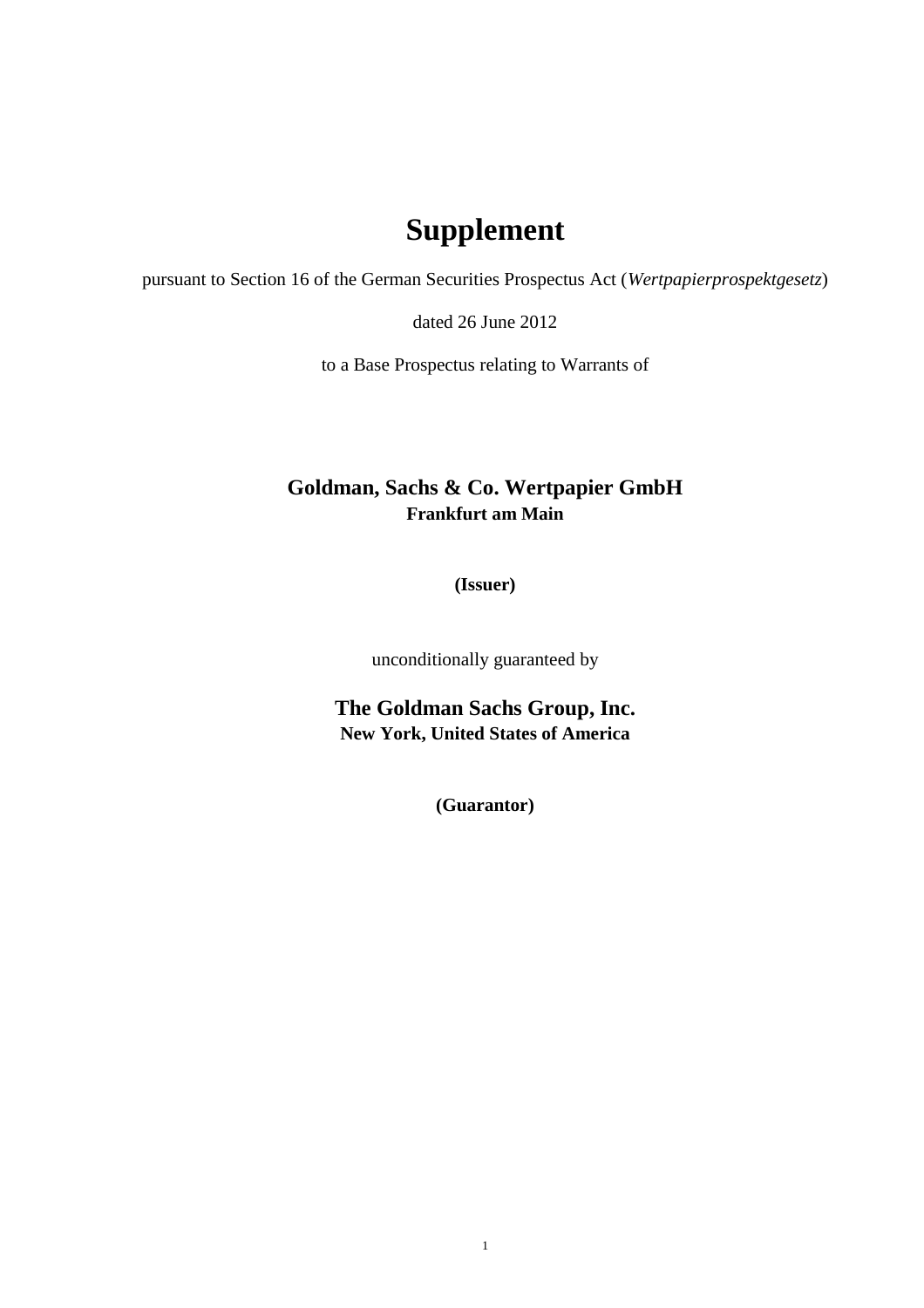This supplement (the "**Supplement**") incorporates by reference into the base prospectus (the "**Prospectus**") as indicated in the table on page 6 (the "**Table**"), the Current Report on Form 8-K dated 21 June 2012 (the "**Report**"), which has been filed with the US Securities and Exchange Commission (the "**SEC**") by the Guarantor on 21 June 2012.

The Report is available free of charge at Goldman Sachs International, Frankfurt Branch, Messe Turm, Friedrich-Ebert-Anlage 49, 60308 Frankfurt am Main.

The Prospectus shall be supplemented as described in the following:

1. In the Prospectus the list contained under the section "**Documents incorporated by reference**" on the page indicated in Item 1 of the Table shall be deleted and replaced as follows:

- "• the annual report pursuant to Form 10-K for the fiscal year ended 31 December 2011 containing also information for the fiscal year 2010 of the Guarantor,
- Item 1 of the Proxy Statement relating to the Annual Meeting of Shareholders on 24 May 2012,
- the Current Report on Form 8-K dated 17 April 2012,
- the Quarterly Report on Form 10-Q for the fiscal quarter ended 31 March 2012, and
- the Current Report on Form 8-K dated 21 June 2012."

2. In the Prospectus the information contained under the subsection "**Additional important information about the Guarantor**" on the page indicated in Item 2 of the Table shall be deleted and replaced as follows:

"The Guarantor files documents and reports with the US Securities and Exchange Commission (the "**SEC**"). With respect to further substantial information in respect of The Goldman Sachs Group, Inc. as the Guarantor of the Securities reference pursuant to Section 11 German Securities Prospectus Act) is made to the following documents, which supplement the information above:

- the Annual Report on Form 10-K for the fiscal year ended 31 December 2011 (the "**2011 Form 10- K**") containing also information for the fiscal year 2010 of the Guarantor,
- Item 1 of the Proxy Statement relating to the Annual Meeting of Shareholders on 24 May 2011 containing in particular information relating to the administrative, management and supervisory bodies as well as relating to board practices of the Guarantor (the "**2012 Proxy Statement**"),
- the Current Report on Form 8-K dated 17 April 2012 containing among others some quarterly financial information for the first quarter of the Guarantor as well as information on current development in business activities of the Guarantor (the "**17 April 2012 Form 8-K**"),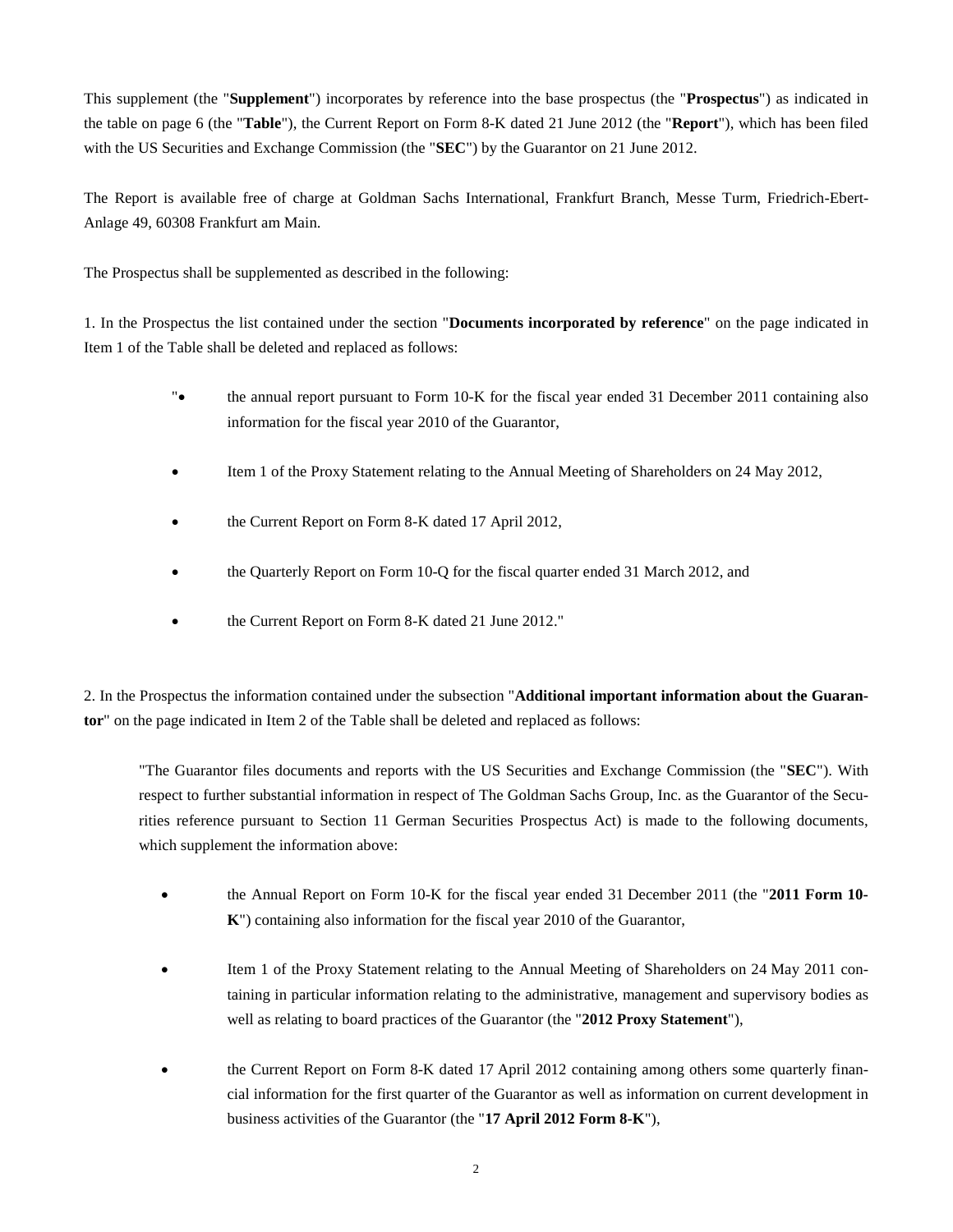- the Quarterly Report on Form 10-Q for the fiscal quarter ended 31 March 2012 that has been filed with the SEC on 9 May 2012 and among others contains unaudited quarterly financial information of the guarantor (the "**2012 First Quarter Form 10-Q**"), and
- the Current Report on Form 8-K dated 21 June 2012 containing in particular information that as part of its review of ratings of a number of global financial institutions Moody's Investor Service (Moody's) downgraded the credit ratings of The Goldman Sachs Group, Inc. (the "**21 June 2012 Form 8-K**"),

The following table indicates where information regarding the Guarantor, which is required by the Commission Regulation (EC) Nr. 809/2004 (the "**Prospectus Regulation**"), can be found in the documents referred to above

| Information required by the Prospectus Regula-                                                                          | <b>Document</b> (Location)                                                 |  |  |  |
|-------------------------------------------------------------------------------------------------------------------------|----------------------------------------------------------------------------|--|--|--|
| tion                                                                                                                    |                                                                            |  |  |  |
| Selected financial information for the fiscal years<br>ended 31 December 2011, 31 December 2010 and 31<br>December 2009 | 2011 Form 10-K (p. 215)                                                    |  |  |  |
| Risk factors relating to the Guarantor                                                                                  | 2011 Form 10-K (pp. 21-34)<br>2012 First Quarter Form 10-Q (pp. 165 - 167) |  |  |  |
| <b>Information about the Guarantor</b>                                                                                  |                                                                            |  |  |  |
| History and development of the Guarantor                                                                                | 2011 Form 10-K (p. 1)                                                      |  |  |  |
| Investments                                                                                                             | 2011 Form 10-K (pp. 81-82)<br>2012 First Quarter Form 10-Q (pp. 140 -141)  |  |  |  |
| <b>Business overview</b>                                                                                                |                                                                            |  |  |  |
| Principal activities                                                                                                    | 2011 Form 10-K (pp. 1-6, 115)                                              |  |  |  |
| Principal markets                                                                                                       | 2011 Form 10-K (pp. 1, 37, 43-44, 190-193)                                 |  |  |  |
| Organisational structure                                                                                                | 2011 Form 10-K (p. 26, Exhibit 21.1)                                       |  |  |  |
| Trend information                                                                                                       | 2011 Form 10-K (pp. 40-44)<br>2012 First Quarter Form 10-Q (pp. 106 - 107) |  |  |  |
| Administrative, management and supervisory bodies,<br>including conflicts of interest                                   | 2012 Proxy Statement (pp. 1-3, 7-21, 55-57)<br>2011 Form 10-K (pp. 35-36)  |  |  |  |
| Audit committee                                                                                                         | 2012 Proxy Statement (pp. 21-22, 48-49)                                    |  |  |  |
| Major shareholders                                                                                                      | 2012 Proxy Statement (p. 60)                                               |  |  |  |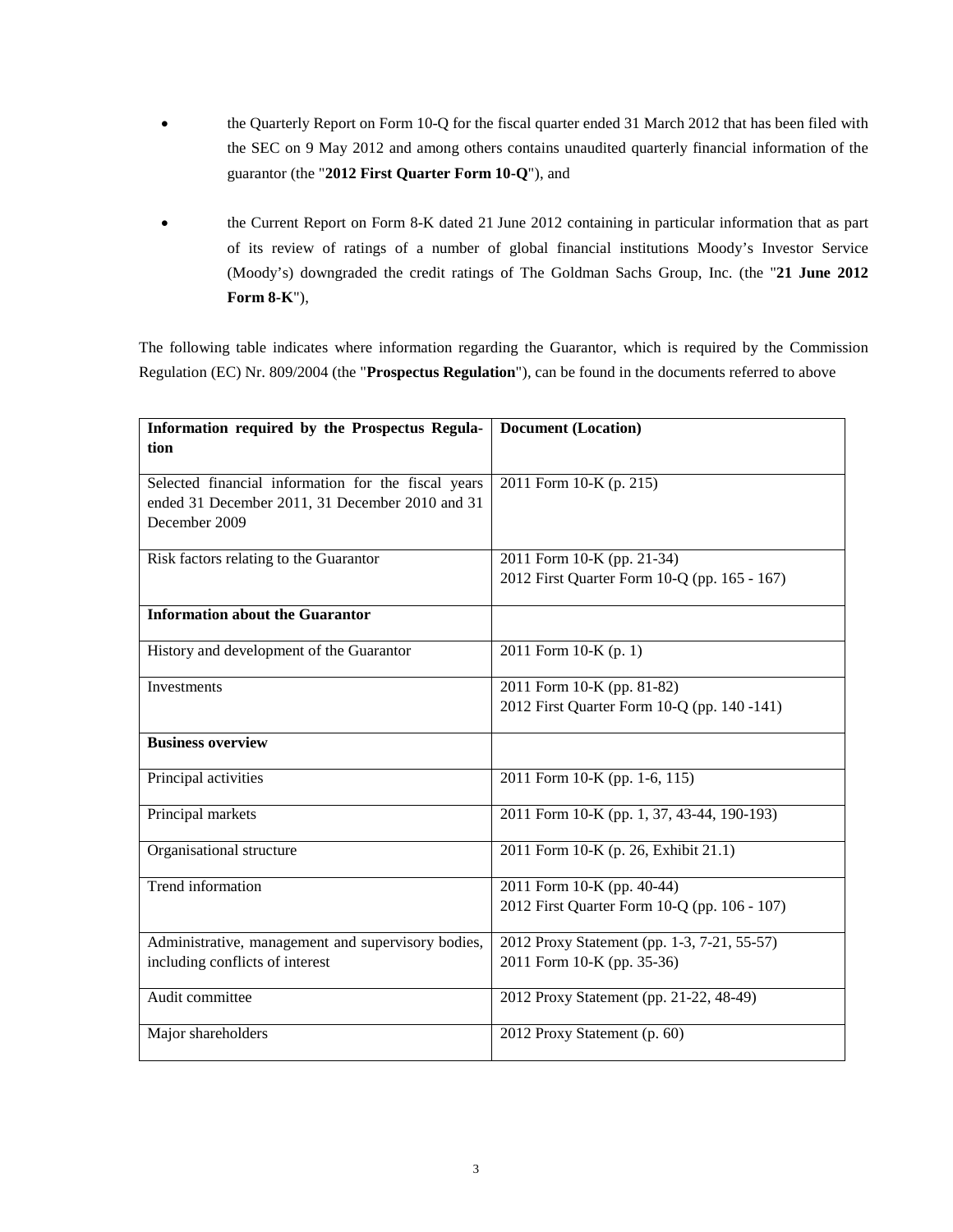| <b>Financial information</b>                                                                                                      |                                                                                                            |  |  |  |  |
|-----------------------------------------------------------------------------------------------------------------------------------|------------------------------------------------------------------------------------------------------------|--|--|--|--|
| Audited historical financial information for the fiscal<br>years ended 31 December 2011, 31 December 2010<br>and 31 December 2009 | 2011 Form 10-K (pp. 110-212)                                                                               |  |  |  |  |
| Auditor's report                                                                                                                  | 2011 Form 10-K (p. 109)                                                                                    |  |  |  |  |
| <b>Balance</b> sheet                                                                                                              | 2011 Form 10-K (p. 111)                                                                                    |  |  |  |  |
| Income statement                                                                                                                  | 2011 Form 10-K (p.110)                                                                                     |  |  |  |  |
| Cash flow statement                                                                                                               | 2011 Form 10-K (p. 113)                                                                                    |  |  |  |  |
| Accounting policies and explanatory notes                                                                                         | 2011 Form 10-K (pp. 45-49, 115-212)                                                                        |  |  |  |  |
| Financial or trading position                                                                                                     | 2011 Form 10-K (pp. 110-212)<br>17 April 2012 Form 8-K (pp. 2-4)                                           |  |  |  |  |
| Unaudited interim and other financial information                                                                                 | 17 April 2012 Form 8-K (pp. 7-11)<br>2012 First Quarter Form 10-Q (pp. 2 - 104)                            |  |  |  |  |
| Legal and arbitration proceedings                                                                                                 | 2011 Form 10-K (pp. 34, 195-207)<br>2012 First Quarter Form 10-Q (pp. 87 – 100, 169)                       |  |  |  |  |
| <b>Additional information</b>                                                                                                     |                                                                                                            |  |  |  |  |
| Share capital                                                                                                                     | 2011 Form 10-K (pp. 111-112, 177-179)<br>2012 First Quarter Form 10-Q (pp. 4-5, 72 - 74)                   |  |  |  |  |
| Ratings                                                                                                                           | 2011 Form 10-K (pp. 91-92)<br>2012 First Quarter Form 10-Q (pp. 151 - 152)<br>21 June 2012 Form 8-K (p. 2) |  |  |  |  |

The documents specified above are produced in English. They have been filed with the SEC by the Guarantor and are available from the SEC website at http://www.sec.gov. In addition, they have been filed with the Commission de Surveillance du Secteur Financier (CSSF) in Luxemburg and are available from the website of the Luxembourg stock exchange at http://www.bourse.lu. In addition, the documents are available free of charge from Goldman Sachs International, Frankfurt Branch, MesseTurm, Friedrich-Ebert-Anlage 49, 60308 Frankfurt am Main.

The ratings have been issued by DBRS, Inc. ("**DBRS**"), Fitch, Inc. ("**Fitch**"), Moody's Investors Service ("**Moody's**") and Standard & Poor's Rating Services ("**S&P**"), each of which is established in the United States (together, the "**US Credit Rating Agencies**").

In general, certain European regulated entities are restricted from using a rating for regulatory purposes if such rating is not either (i) issued or validly endorsed by a credit rating agency established in the European Union (an "**EU Credit Rating Agency**") and registered with the European Securities and Markets authority ("ESMA") under Regulation (EU) No. 1060/2009 (as amended by Regulation (EU) No. 513/2011, the "**Credit Rating Agency Regulation**") or (ii) issued by a credit rating agency established outside the European Union which is certified under the Credit Rating Regulation.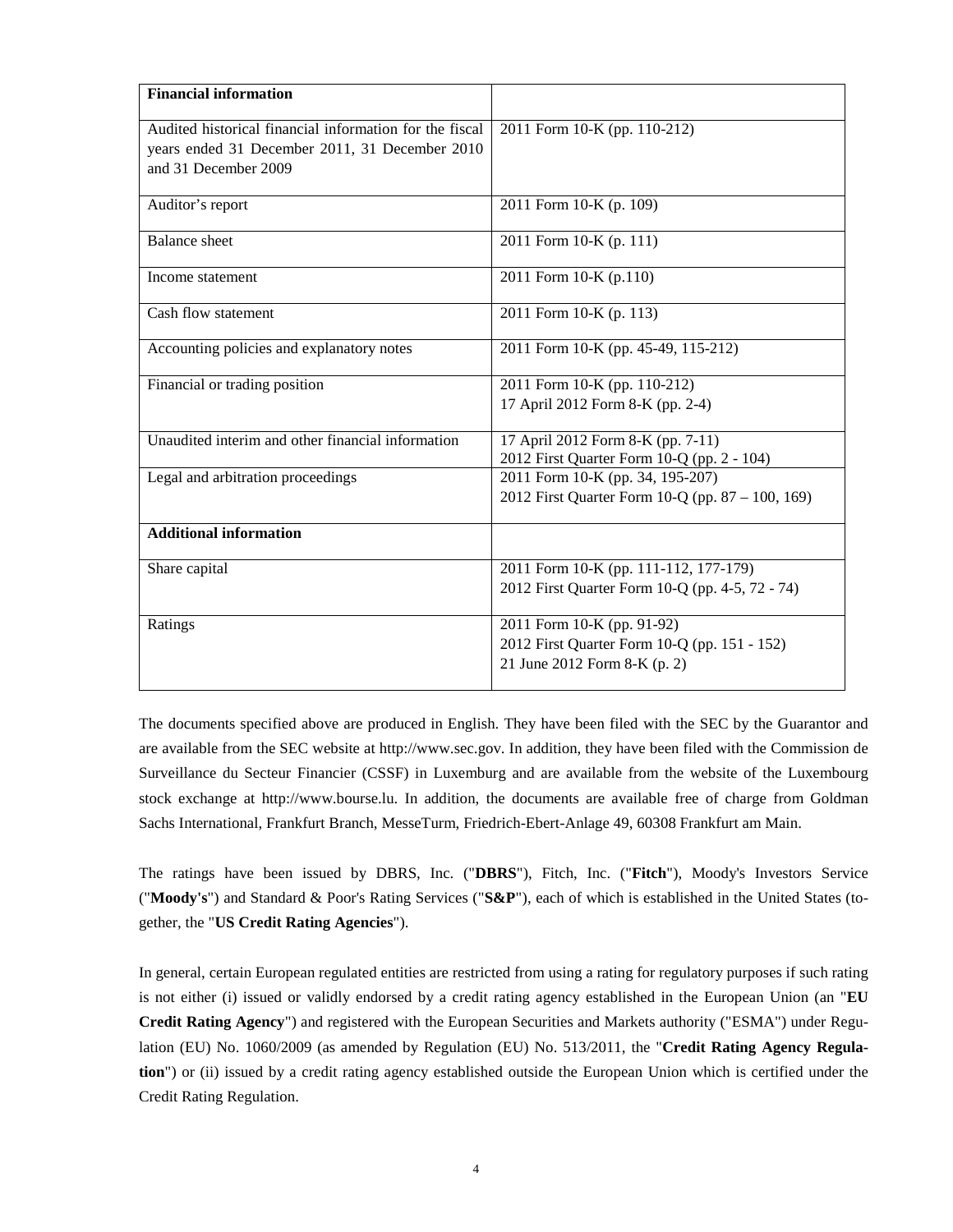The EU affiliates of DBRS, Fitch, Moody's and S&P are registered EU Credit Rating Agencies on the official list, availableat [http://www.esma.europa.eu/popup2.php?id=7692.](http://www.esma.europa.eu/popup2.php?id=7692) The ESMA has approved the endorsement by such EU affiliates of ratings issued by the corresponding US Credit Rating Agencies. Accordingly, ratings issued by the US Credit Rating Agencies may be used for regulatory purposes in the EU.

In addition to the US Credit Rating Agencies mentioned, Rating and Investment Information, Inc. ("**R&I**") has issued a credit rating, which is contained on the page referred to in the table above. This information is incorporated for information purposes only. R&I is incorporated in a third country but has not applied for the registration under the Credit Rating Agency Regulation.

The Guarantor is organised under the laws of the State of Delaware with registration number 2923466.

The business purpose of the Guarantor (as stipulated in writing in the third clause of the revised and restated Certificate of Incorporation of the Guarantor) covers all lawful acts and activities of corporations according to the laws of the State of Delaware.

The Guarantor is in compliance in all material respects with the corporate governance standards of the New York Stock Exchange which are applicable to the Guarantor as a corporation organised in the USA and whose shares are listed on such exchange.

Throughout the validity of this Base Prospectus, among others the following corporate governance documents may be inspected on the website of the Guarantor (http://www2.goldmansachs.com/our-firm/investors/index.html) or at its offices:

- the Restated Certificate of Incorporation of the Guarantor dated 2 November 2009 or in its respective current version and
- the Amended and Restated By-laws of The Goldman Sachs Group, Inc. of the Guarantor dated 30 October 2009 or in its respective current version."

3. In the Prospectus the information contained under the subsection "**Risk Factors related to the Guarantor**" on the page indicated in Item 3 of the Table the following scentence shall be inserted after the last paragraph:

## "*On 21 June 2012 Moody' Investors Service downgraded the Credit Rating of the Guarantor for long-term-debt from "A1" to "A3" with a negative outlook<sup>1</sup> .*

<sup>1</sup>Moody's gives the following ratings for Long-term-debts: Aaa (highest quality), Aa, A, Baa, Ba, Caa, Ca and C. Furthermore numerical modifiers can be appended to each generic rating classification. The modifier 1 indicates that the obligation ranks in the higher end of the generic rating category, the modifier 2 indicates a mid-range ranking and the modifier 3 indicates a ranking in the lower end of that generic rating category."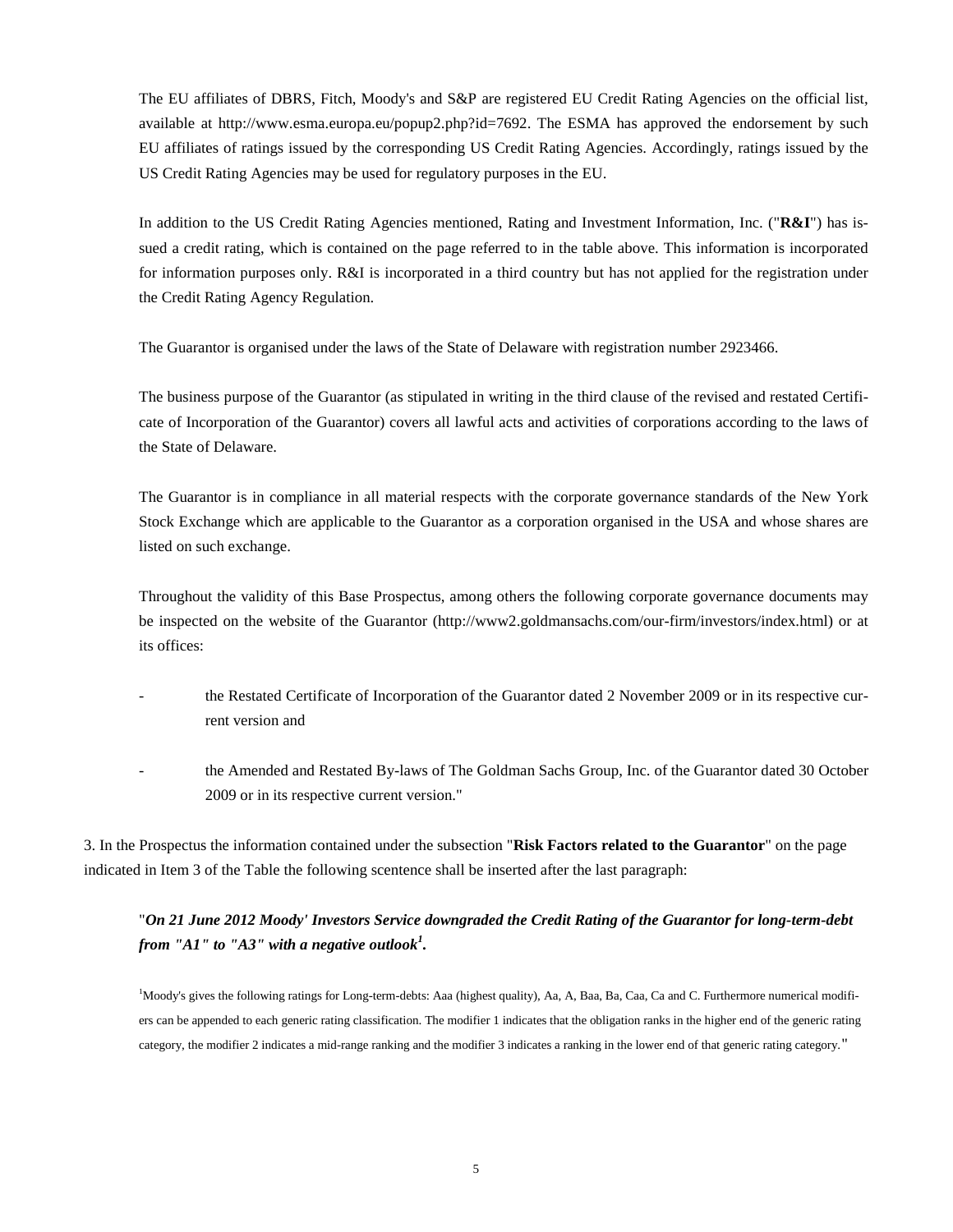| No. | <b>Name oft he Base Prospectus</b>                                                                                                                                                                                                                                                                                                                                                                                                                         | <b>Issuer</b>                              | Supple-<br>ment No. | Date of the Base<br><b>Prospectus</b> | Item 1     | Item 2     | Item 3            |
|-----|------------------------------------------------------------------------------------------------------------------------------------------------------------------------------------------------------------------------------------------------------------------------------------------------------------------------------------------------------------------------------------------------------------------------------------------------------------|--------------------------------------------|---------------------|---------------------------------------|------------|------------|-------------------|
|     | Base Prospectus Warrants relating to<br>Indices / Shares or Securities represent-<br>ing Shares / Currency Exchange Rates /<br>Bonds / Commodities / Futures Con-<br>tracts / Interest Rates / Investment Fund<br>Units / Dividends or a Basket consisting<br>of Indices / Shares or Securities repre-<br>senting Shares / Currency Exchange<br>Rates / Bonds / Commodities / Futures<br>Contracts / Interest Rates / Investment<br>Fund Units / Dividends | Goldman, Sachs &<br>Co. Wertpapier<br>GmbH |                     | 22 June 2012                          | Page G-237 | Page G-223 | Page G-48 et seq. |